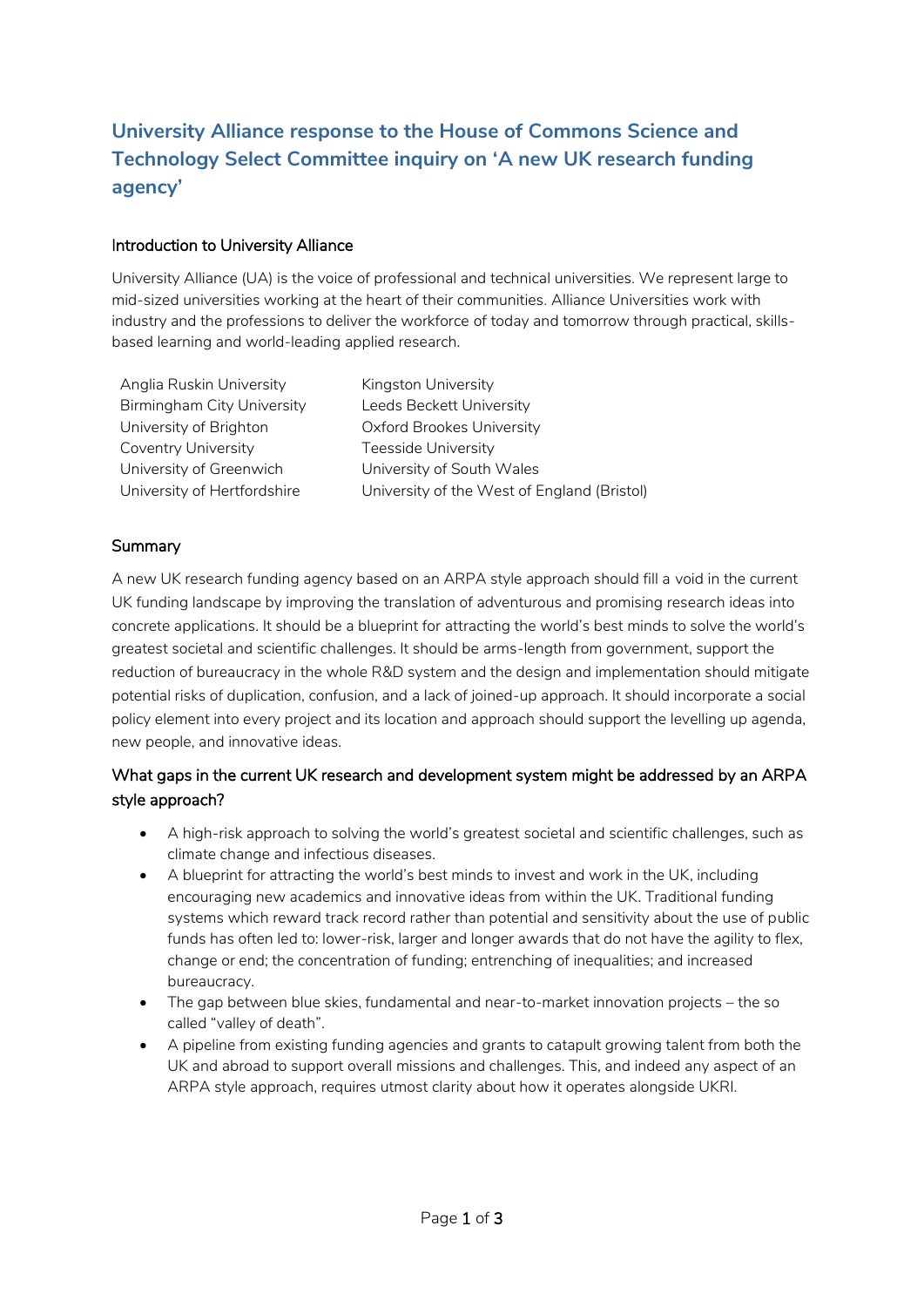# What are the implications of the new funding agency for existing funding bodies and their approach?

- The risks of duplication, confusion and a lack of a joined-up approach is high unless this is carefully considered in the design and implementation. The Nurse Review findings that the funding landscape was impossible to navigate, especially for industry, led to the creation of UKRI. Government should look at ways of addressing bureaucracy issues within UKRI (which should happen anyway and would be of benefit to the whole sector) and consider the merits of situating ARPA within that governance framework, whilst keeping this arrangement under regular review to ensure this does not become an extension of current methodologies for allocating research funding. The new agency will need a very distinct purpose and clear mandate but should work closely with other agencies to ensure there are good linkages, no funding mismatches and the rigour and expertise of existing agencies can be built upon.
- Governance arrangements should also ensure the agency is arms-length from government.
- If a focus of the new agency is on attracting and investing in the world's best minds, where they end up being based within the UK may encourage and reinforce concentration of R&D.
- Talent visas will need to fit for purpose to support international collaboration and able to be fast-tracked to ensure that research and innovation can occur in a timely manner, which will presumably be the focus of the new Office for Talent.
- The 'radical technological advancements' outlined in the UK R&D roadmap is needed. However, to improve UK GDP, we also need to support near-to-market research that makes a real difference to people's lives. Consideration should be given to ensuring this approach does not remove focus from other important aspects of innovation.

# What should be the focus be of the new research funding agency and how should it be structured?

- Improving the translation of adventurous and promising research ideas into concrete applications (i.e. products and practice) to fill a void in the current UK funding landscape and address the so called "valley of death".
- Staged and stage gated funding, that will facilitate rapid progress through the innovation funnel without financial or reputational penalty for developing the many activities that will inevitably get filtered out along the way.
- Both responding quickly to emerging challenges and looking ahead to preparations for future challenges.

## What funding should ARPA receive, and how should it distribute this funding to maximise effectiveness?

- The funding for the agency should be part of the commitment to increase investment in R&D and be funded through new government investment in order to protect and build on our existing R&D base, ensuring UKRI funding is high enough to support basic research across a wide range of disciplines, including arts and humanities, and near-to-market projects with businesses.
- This should be allocated through open, responsive calls with a short turnaround on decisionmaking. Through the Covid-19 emergency there has been a culture shift in expectations for funding and decision-making, from rapid response application submissions to rapid turnaround on outcome. This has paved the way for a new way of distributing funding which is both efficient and timely. The peer review process is very important, but it can cause delays which lead to missed opportunities and projects happening within changed landscapes.